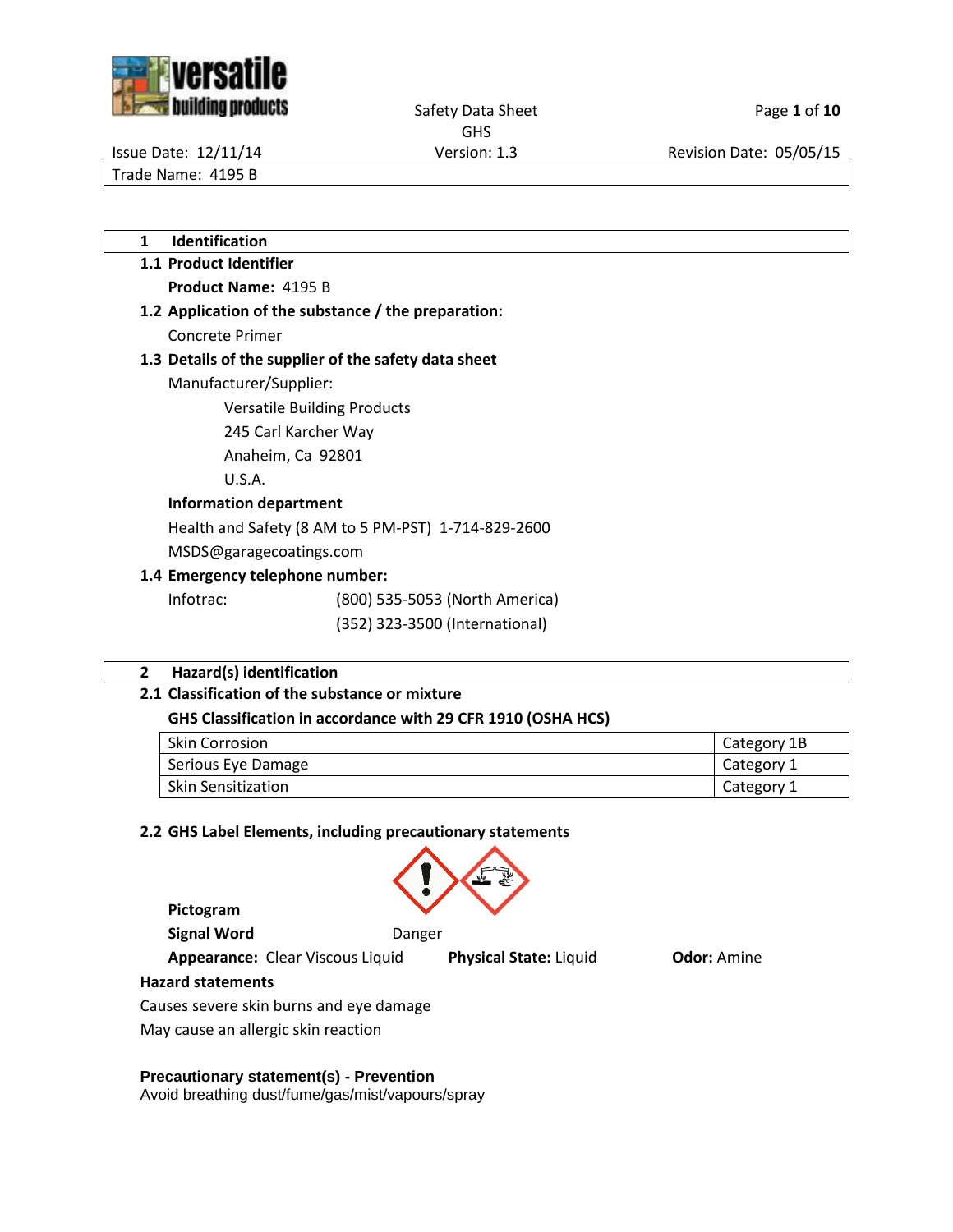

Safety Data Sheet Page 2 of 10

GHS

Issue Date: 12/11/14 Version: 1.3 Revision Date: 05/05/15

Trade Name: 4195 B

Wash hands thoroughly after handling Wear protective gloves/protective clothing/eye protection/face protection

# **Precautionary statement(s) - Response**

IF SWALLOWED: rinse mouth. Do NOT induce vomiting.

IF ON SKIN (or hair): Remove/ Take off immediately all contaminated clothing. Rinse skin with water/ shower.

IF INHALED: Remove victim to fresh air and keep at rest in a position comfortable for breathing.

IF IN EYES: Rinse cautiously with water for several minutes. Remove contact lenses, if present and easy to do. Continue rinsing.

If skin irritation or rash occurs: Get medical advice/ attention.

If eye irritation persists: Get medical advice/ attention.

Take off contaminated clothing and wash before reuse.

In case of fire: Use dry sand, dry chemical or alcohol-resistant foam for extinction. Collect spillage.

## **Precautionary statement(s) - Storage**

Store in a well-ventilated place. Keep container tightly closed.

## **Precautionary statement(s) - Disposal**

Disposal of contents/container to be specified in accordance with regulations.

## **2.3 Hazards not otherwise classified (HNOC) or not covered by GHS –**

**Corrosive** Components of the product may affect the nervous system Severe eye irritant Severe respiratory irritant May cause sensitization by skin contact

#### **3 Composition/information on ingredients**

| <b>Chemical Name</b>        | <b>CAS Number</b> | %         |
|-----------------------------|-------------------|-----------|
| Tris-2,4,6-                 | $90 - 72 - 2$     | $<$ 5     |
| (dimethylaminomethyl)phenol |                   |           |
| Benzyl alcohol              | 100-51-6          | $10 - 25$ |
| N,N-dimethyl-1,3-           | 109-55-7          | $<$ 5     |
| propanediamine              |                   |           |
| Triethylenetetramine        | $112 - 24 - 3$    | $<$ 5     |
|                             |                   |           |

# **4 First-aid measures**

#### **4.1 Description of first aid measures**

#### **General advice**

Seek medical advice. If breathing has stopped or is labored, give assisted respirations. Supplemental oxygen may be indicated. If the heart has stopped, trained personnel should begin cardiopulmonary resuscitation immediately.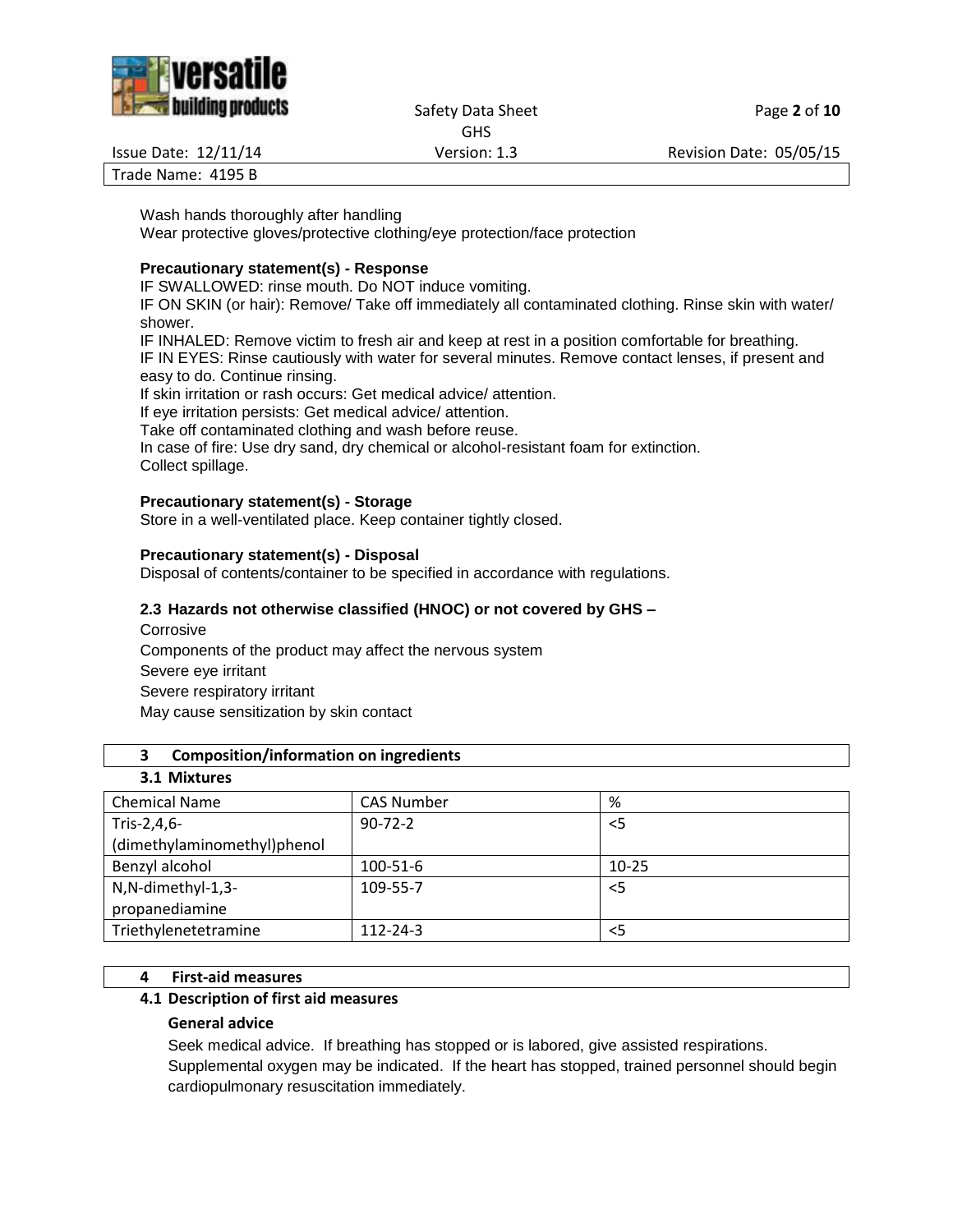

# Safety Data Sheet Page **3** of **10**

GHS

Issue Date: 12/11/14 Version: 1.3 Revision Date: 05/05/15

Trade Name: 4195 B

# **After inhalation:**

If breathed in, move person into fresh air. If not breathing, give artificial respiration. Consult a physician.

#### **After skin contact:**

Take off contaminated clothing and shoes immediately. Wash off with soap and plenty of water. Take victim immediately to hospital. Consult a physician.

## **After eye contact:**

Rinse thoroughly with plenty of water for at least 15 minutes and consult a physician. Continue rinsing eyes during transport to hospital.

#### **After swallowing:**

Do NOT induce vomiting. Never give anything by mouth to an unconscious person. Rinse mouth with water. Consult a physician.

# **4.2 Most important symptoms/effects, acute and delayed:**

Repeated and/or prolonged exposure to low concentrations of vapors and/or aerosols may cause: Sore throat, eye disease, skin disorders, allergies, asthma, and neurological disorders.

## **4.3 Indication of immediate medical attention and special treatment needed**

#### **5 Firefighting Measures**

## **5.1 Extinguishing media**

## **Suitable extinguishing media**

For small (incipient) fires, use media such as "alcohol" foam, dry chemical, or carbon dioxide. For large fires, apply water from as far as possible. Use very large quantities (flooding) of water applied as a mist or spray; solid streams of water may be ineffective. Cool all affected containers with flooding quantities of water.

#### **5.2 Special hazards arising from the substance or mixture**

Incomplete combustion may form carbon monoxide. May generate ammonia gas. May generate toxic nitrogen oxide gases. Burning produces noxious and toxic fumes. Downwind personnel must be evacuated.

#### **5.3 Advice for firefighters**

Wear self-contained breathing apparatus for firefighting if necessary.

#### **5.4 Further information**

Do not allow run-off from firefighting to enter drains or water courses. Fire residues and contaminated fire extinguishing water must be disposed of in accordance with local regulations.

#### **6 Accidental release measures**

#### **6.1 Personal precautions, protective equipment and emergency procedures**

Use personal protective equipment. Avoid breathing vapours, mist or gas. Ensure adequate ventilation. Remove all sources of ignition. Evacuate personnel to safe areas. Beware of vapours accumulating to form explosive concentrations. Vapours can accumulate in low areas. For personal protection see section 8.

#### **6.2 Environmental precautions**

Prevent further leakage or spillage if safe to do so. Do not let product enter drains. Discharge into the environment must be avoided.

#### **6.3 Methods and materials for containment and cleaning up**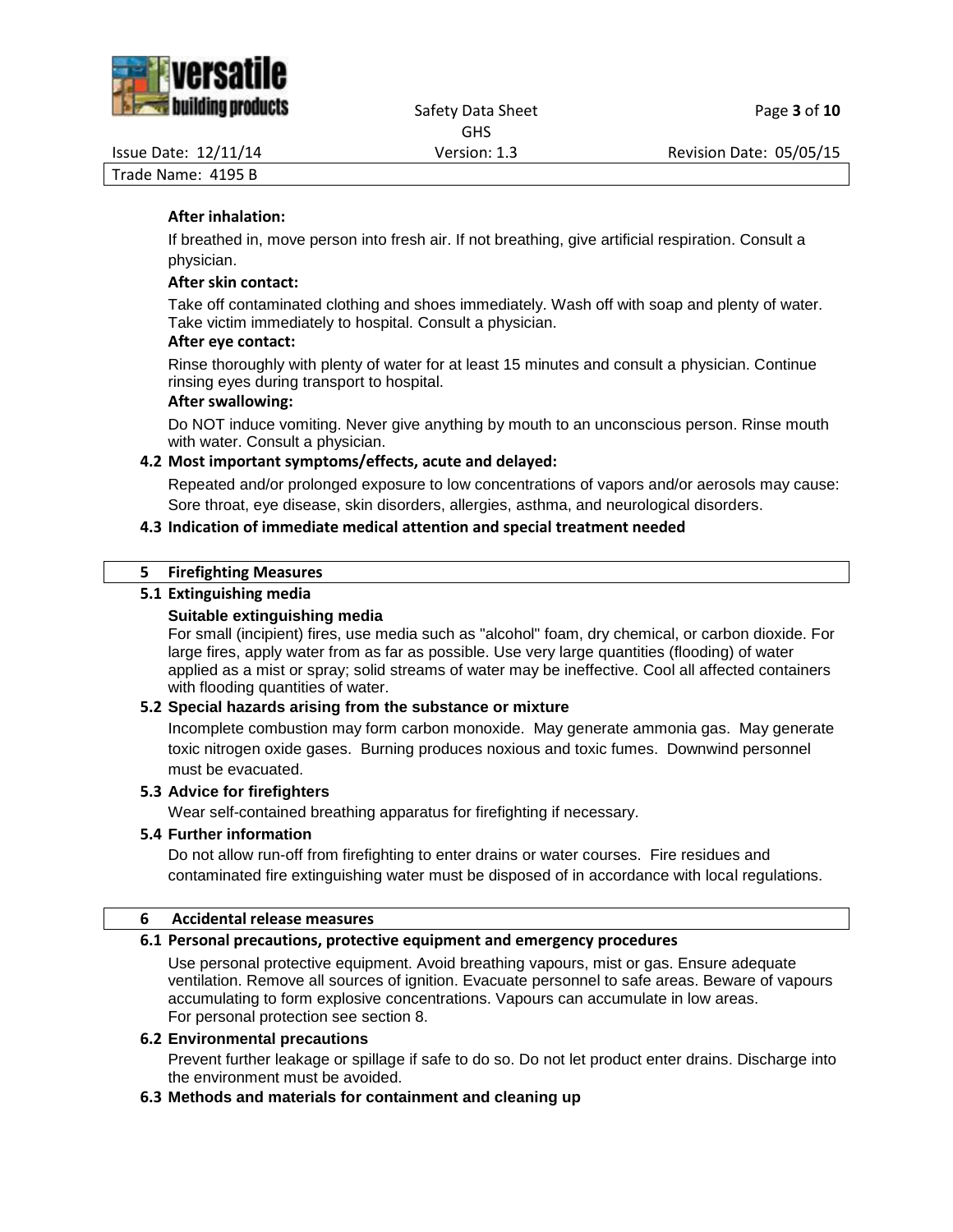

# Safety Data Sheet Page 4 of 10

GHS

Issue Date: 12/11/14 Version: 1.3 Revision Date: 05/05/15

Trade Name: 4195 B

Soak up with inert absorbent material and dispose of as hazardous waste. Keep in suitable, closed containers for disposal.

# **6.4 Reference to other sections**

For disposal see section 13.

## 7 **Handling and storage**

## **7.1 Precautions for safe handling**

Avoid contact with skin and eyes. Avoid inhalation of vapour or mist. Keep away from sources of ignition - No smoking. Take measures to prevent the buildup of electrostatic charge.

For precautions see section 2.2.

# **7.2 Conditions for safe storage, including any incompatibilities**

Store in cool place. Keep container tightly closed in a dry and well-ventilated place. Containers which are opened must be carefully resealed and kept upright to prevent leakage.

# **7.3 Specific end use(s)**

Apart from the uses mentioned in section 1.2 no other specific uses are stipulated

# 8 **Exposure controls/personal protection**

## 8.1 **Control parameters**

# **Components with workplace control parameters**

| Benzyl alcohol       | Time Weighted       | 10 ppm | 44.20 mg/m3 |
|----------------------|---------------------|--------|-------------|
|                      | Average (TWA): WEEL |        |             |
| Triethylenetetramine | Time Weighted       | 1 ppm  | $6$ mg/m3   |
|                      | Average (TWA): WEEL |        |             |

# 8.2 **Exposure controls**

# **Appropriate engineering controls**

Handle in accordance with good industrial hygiene and safety practice. Wash hands before breaks and at the end of workday.

#### **Personal protective equipment**

#### **Eye/face protection**

Tightly fitting safety goggles. Faceshield (8-inch minimum). Use equipment for eye protection tested and approved under appropriate government standards such as NIOSH (US) or EN 166(EU).

#### **Skin protection**

Handle with gloves. Gloves must be inspected prior to use. Use proper glove removal technique (without touching glove's outer surface) to avoid skin contact with this product. Dispose of contaminated gloves after use in accordance with applicable laws and good laboratory practices. Wash and dry hands.

If used in solution, or mixed with other substances, and under conditions which differ from EN 374, contact the supplier of the CE approved gloves. This recommendation is advisory only and must be evaluated by an industrial hygienist and safety officer familiar with the specific situation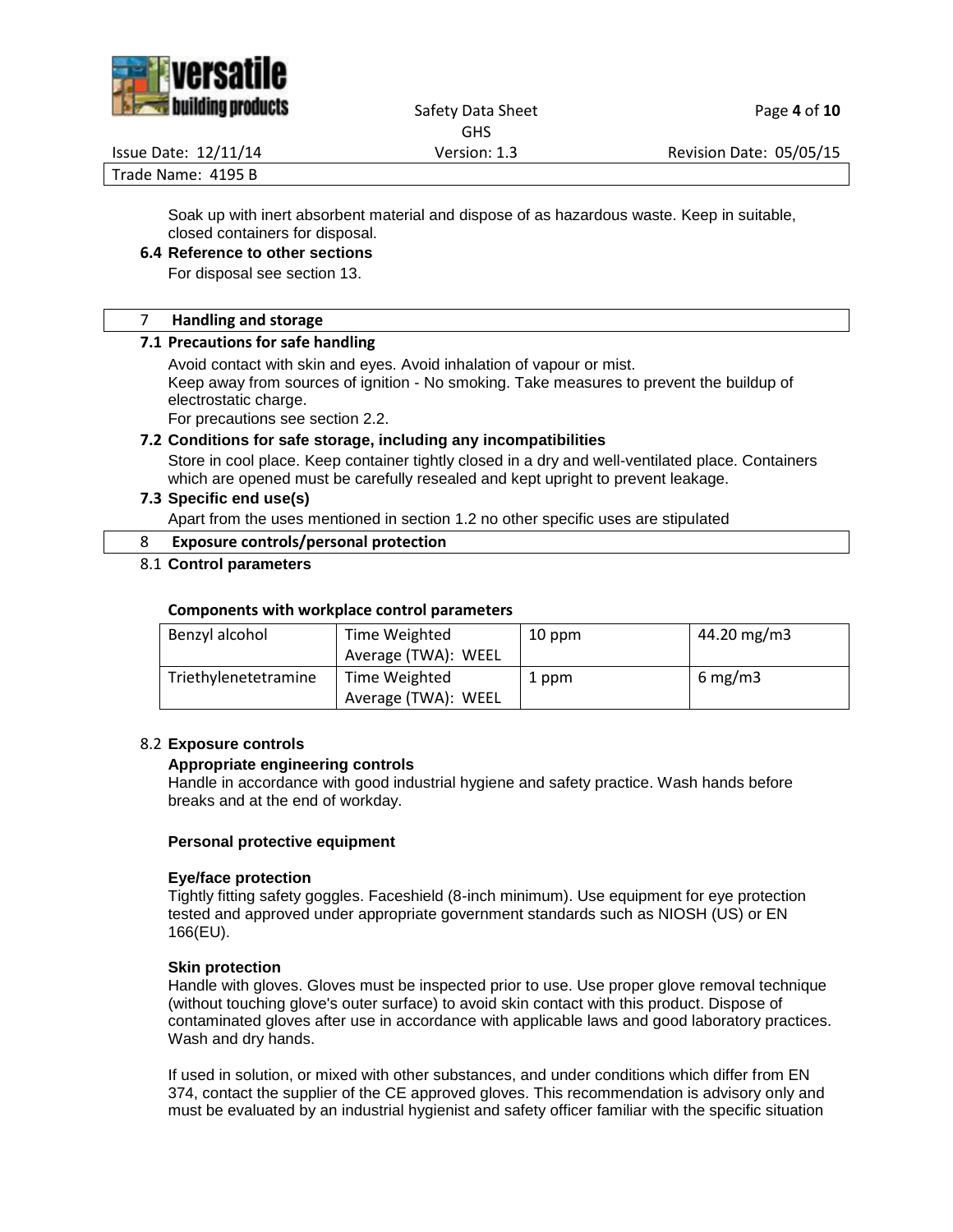

#### Safety Data Sheet Page 5 of 10 GHS

Issue Date: 12/11/14 Version: 1.3 Revision Date: 05/05/15

Trade Name: 4195 B

of anticipated use by our customers. It should not be construed as offering an approval for any specific use scenario.

## **Body Protection**

Impervious clothing, Flame retardant antistatic protective clothing, The type of protective equipment must be selected according to the concentration and amount of the dangerous substance at the specific workplace.

## **Respiratory protection**

Where risk assessment shows air-purifying respirators are appropriate use a full-face respirator with multipurpose combination (US) or type ABEK (EN 14387) respirator cartridges as a backup to engineering controls.

If the respirator is the sole means of protection, use a full-face supplied air respirator. Use respirators and components tested and approved under appropriate government standards such as NIOSH (US) or CEN (EU).

## **Control of environmental exposure**

Prevent further leakage or spillage if safe to do so. Do not let product enter drains.

| <b>Physical and Chemical Properties</b><br>9                        |                                                |  |  |
|---------------------------------------------------------------------|------------------------------------------------|--|--|
| 9.1 Information on basic physical and chemical properties           |                                                |  |  |
| Appearance<br>a)                                                    | Form: Clear, viscous liquid                    |  |  |
|                                                                     | Colour: Amber                                  |  |  |
| <b>Odour</b><br>b)                                                  | Characteristic                                 |  |  |
| <b>Odour Threshold</b><br>C)                                        | No data available                              |  |  |
| d)<br>pH                                                            | 11                                             |  |  |
| <b>Melting point/freezing point</b><br>e)                           | No data available                              |  |  |
| Initial boiling point and boiling range<br>f)                       | >392 °F (200 °C)                               |  |  |
| <b>Flash point</b><br>g)                                            | >212 °F (100 °C) - closed cup                  |  |  |
| <b>Evaporation rate</b><br>h)                                       | no data available                              |  |  |
| Flammability (solid/gas)<br>i)                                      | no data available                              |  |  |
| <b>Upper/lower flammability or explosive</b><br>j)<br><b>limits</b> | no data available                              |  |  |
| Vapour pressure<br>k)                                               | 0.08 mmHG at 70 $\degree$ F (21 $\degree$ C)   |  |  |
| <b>Vapour density</b><br>$\mathsf{I}$                               | Not applicable                                 |  |  |
| <b>Relative density</b><br>m)                                       | 1.01 g/cm3 at $25^{\circ}$ C (77 $^{\circ}$ F) |  |  |
| <b>Water solubility</b><br>n)                                       | $< 0.1$ g/L                                    |  |  |
| Partition coefficient: n-octanol/water<br>$\circ$                   | no data available                              |  |  |
| <b>Auto-ignition temperature</b><br>p)                              | no data available                              |  |  |
| <b>Decomposition temperature</b><br>q)                              | no data available                              |  |  |
| <b>Viscosity</b><br>r)                                              | 1500 CPS 25°C (77°F)                           |  |  |
| <b>Explosive properties</b><br>s)                                   | no data available                              |  |  |
| <b>Oxidizing properties</b><br>t)                                   | no data available                              |  |  |

**9.2 Other safety information**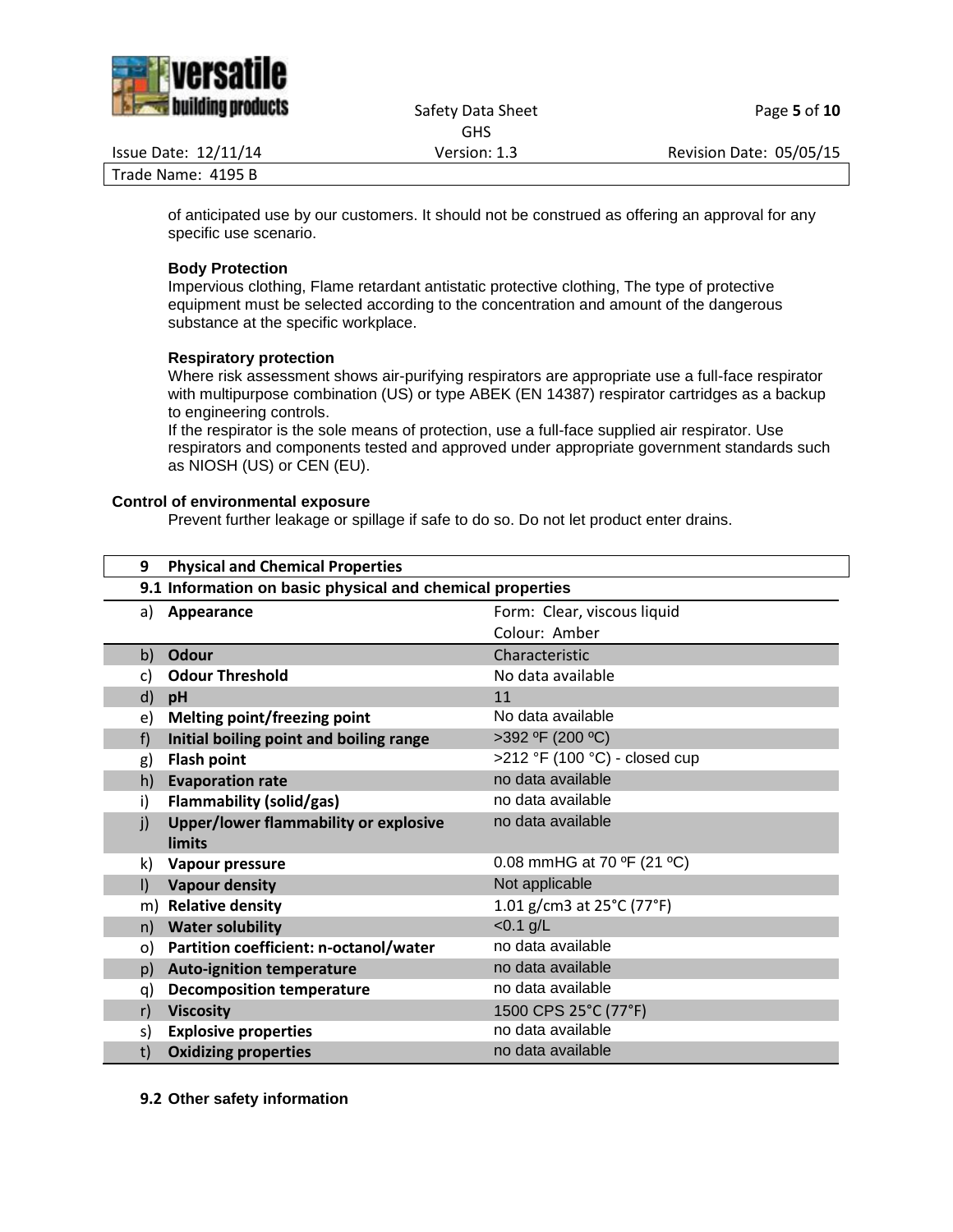

Safety Data Sheet **Page 6** of 10 GHS

Issue Date: 12/11/14 Version: 1.3 Revision Date: 05/05/15

Trade Name: 4195 B

No data available

| 10 | <b>Stability and reactivity</b>                                                              |
|----|----------------------------------------------------------------------------------------------|
|    | 10.1 Control parameters                                                                      |
|    | No data available                                                                            |
|    | 10.2 Chemical stability                                                                      |
|    | Stable under recommended storage conditions.                                                 |
|    | 10.3 Possibility of hazardous reactions                                                      |
|    | No data available                                                                            |
|    | 10.4 Conditions to avoid                                                                     |
|    | Heat, flames and sparks.                                                                     |
|    | 10.5 Incompatible materials                                                                  |
|    | Reactive metals (Sodium, Calcium, Zinc, etc.)                                                |
|    | Materials reactive with hydroxyl compounds                                                   |
|    | Organic acids (acetic acid, citric acid, etc.)                                               |
|    | Mineral acids                                                                                |
|    | Sodium hypochlorite                                                                          |
|    | Product slowly corrodes copper, aluminum, zince, and galvanized surfaces.                    |
|    | Reaction with peroxides may result in violent decomposition of peroxide possibly creating an |
|    | explosion                                                                                    |
|    | Oxidizing agents                                                                             |
|    | 10.6 Hazardous decomposition products                                                        |
|    | Nitric acid<br>Ammonia                                                                       |
|    | Nitrogen oxides (NOx)                                                                        |
|    | Nitrogen oxide can react with water vapors to form corrosive nitric acid                     |
|    | Carbon monoxide                                                                              |
|    | Carbon dioxide (CO2)                                                                         |
|    | Aldehydes<br>Flammable hydrocarbon fragments                                                 |
|    | In the event of fire: see section 5                                                          |
|    |                                                                                              |
|    | 11 Toxicological Information                                                                 |

# **11.1 Information on likely routes of exposure**

| <b>Effects on Eye</b>  | Corneal adema may give rise to a perception of "blue haze" or "fog"     |
|------------------------|-------------------------------------------------------------------------|
|                        | around lights. Exposed individuals may see rings around bright lights.  |
|                        | This effect is temporary and has no known residual effect. Product      |
|                        | vapor can cause glaucopsia (corneal edema) when absorbed into the       |
|                        | tissue of the eye from the atmosphere. Causes eye burns. May cause      |
|                        | blindness. Severe eye irritation.                                       |
| <b>Effects on Skin</b> | Causes skin burns. If absorbed through the skin, may cause central      |
|                        | nervous system effects, such as headache, nausea, dizziness, confusion, |
|                        | breathing difficulties.                                                 |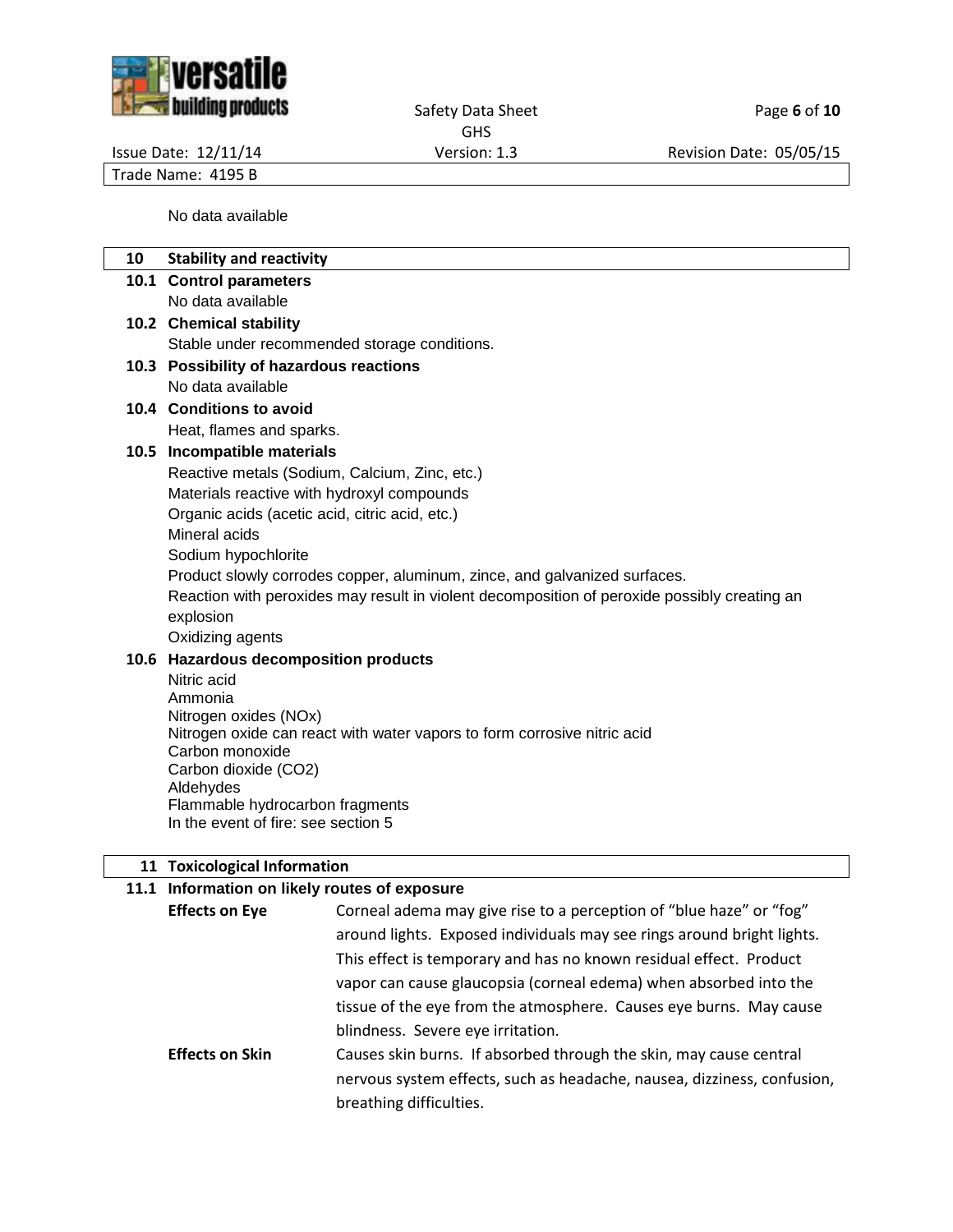

|                             | <b>GHS</b>   |                         |
|-----------------------------|--------------|-------------------------|
| <b>Issue Date: 12/11/14</b> | Version: 1.3 | Revision Date: 05/05/15 |
| Trade Name: 4195 B          |              |                         |
|                             |              |                         |

| <b>Inhalation Effects</b> | Harmful if inhaled and may cause delayed lung injury. Can cause severe     |
|---------------------------|----------------------------------------------------------------------------|
|                           | eye, skin, and respiratory tract burns. Risk of serious damage to the      |
|                           | lungs (by inhalation). May cause nose, throat, and lung irritation.        |
|                           | Inhalation of aerosol may cause irritation to the upper respiratory tract. |
|                           | May cause central nervous system effects, such as headache, nausea,        |
|                           | dizziness, confusion, breathing difficulties. Severe cases of              |
|                           | overexposure can result in respiratory failure. Inhalation of vapors       |
|                           | and/or aerosols in high concentration may cause irritation of respiratory  |
|                           | system.                                                                    |
| <b>Ingestion Effects</b>  | If ingested, severe burns of the mouth and throat, as well as a danger of  |
|                           | perforation of the esophagus and the stomach.                              |

#### **11.2 Information on physical, chemical and toxicological effects**

**Symptoms** Causes eye irritation. Causes skin irritation. Stomach ache, nausea, vomiting, dullness, vision disorder, and blindness.

#### **11.3 Delayed and immediate effects as well as chronic effects from short and long-term exposure**

| onpogui o                       |                   |
|---------------------------------|-------------------|
| <b>Sensitization</b>            | Skin sensitizer   |
| <b>Germ cell mutagenicity</b>   | No data available |
| Carcinogenicity                 | No data available |
| <b>Reproductive toxicity</b>    | No data available |
| <b>STOT - Single exposure</b>   | No data available |
| <b>STOT - Repeated exposure</b> | No data available |
|                                 |                   |

## **11.4 Numerical measures of toxicity – Product Not determined**

#### **Additional Information**

To the best of our knowledge, the chemical, physical, and toxicological properties have not been thoroughly investigated.

#### **12 Ecological information**

- **12.1 Aquatic Toxicity** No data available
- **12.2 Persistence and degradability** No data available
- **12.3 Bioaccumulative potential**

No data available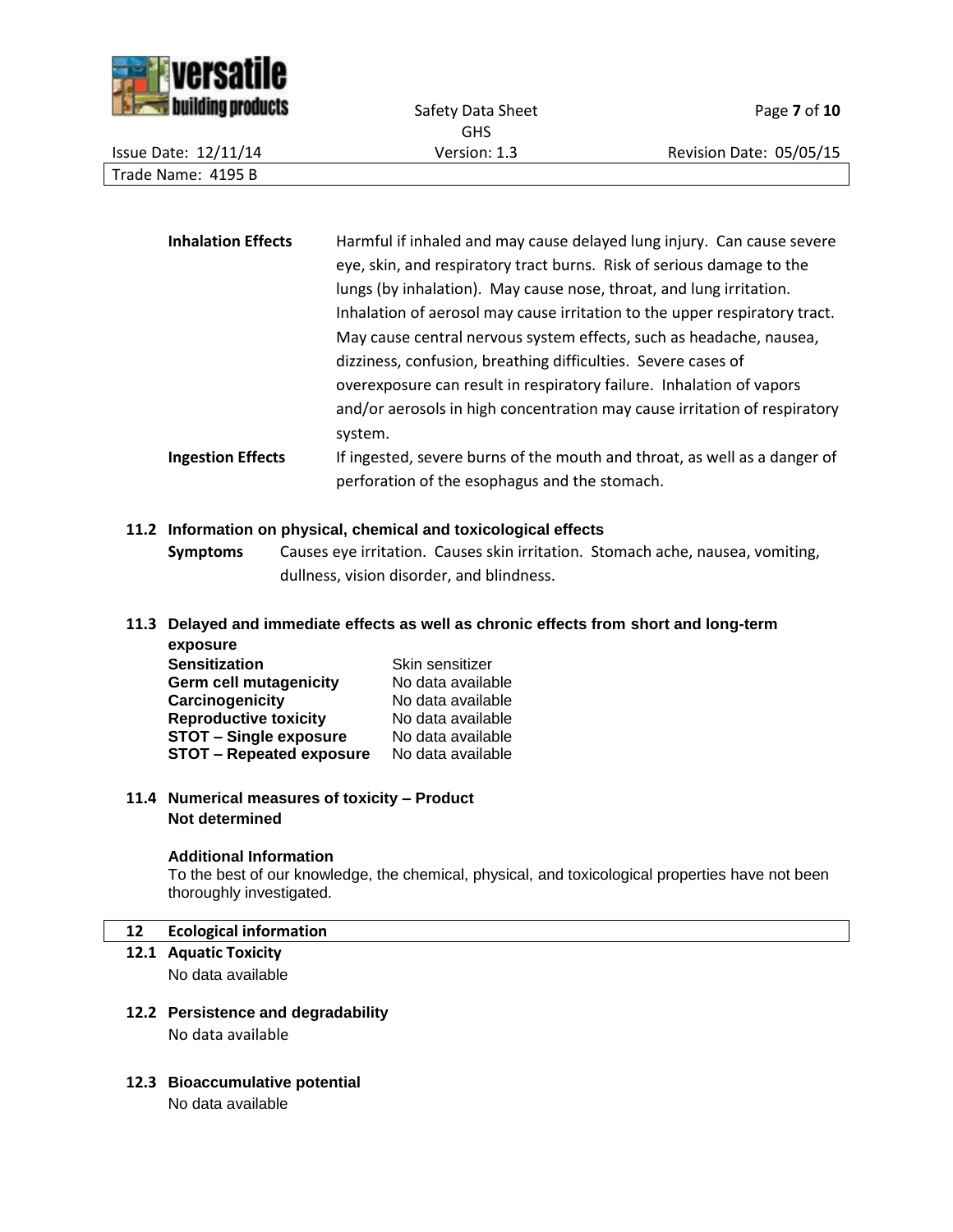



Safety Data Sheet Page 8 of 10 GHS

Issue Date: 12/11/14 Version: 1.3 Revision Date: 05/05/15

Trade Name: 4195 B

#### **12.4 Mobility in soil**

No data available

#### **12.5 Results of PBT and vPvB assessment**

PBT/vPvB assessment not available as chemical safety assessment not required/not conducted

#### **12.6 Other adverse effects**

An environmental hazard cannot be excluded in the event of unprofessional handling or disposal. Very toxic to aquatic life with long lasting effects.

#### **13 Disposal considerations**

## 13.1 **Waste treatment methods**

#### **Product**

Contact supplier if guidance is required.

#### **Contaminated packaging**

Dispose of container and unused contents in accordance with federal, state, and local requirements.

#### **14 Transport information**

**The shipping classification in this section is for bulk packaging only. Shipping classification may be different for non-bulk packaging as exceptions may apply. Refer to shipping documents for package specific transportation classification.**

#### **DOT (US)**

UN number: 2735 Class: 8 Packing group: III Proper shipping name: Amines, liquid, corrosive, n.o.s. (N,N-dimethyl-1,3-propanediamine, Triethylenetetramine) Marine pollutant: No Poison Inhalation Hazard: No **Limited Quantity: 5 L U.S. Hazmat and/or International DG shipment Exception** The supplier may apply one of the following exceptions: Combustible liquid, Consumer

Commodity, **Limited Quantity**, Viscous Liquid, Does not sustain Combustion, or others, as allowed under 49CFR Hazmat Regulations. Please consult 49CFR Subchapter C to ensure that subsequent shipments comply with these exceptions.

#### **IMDG**

UN number: 2735 Class: 8 Packing group: III Proper shipping name: Amines, liquid, corrosive, n.o.s. (N,N-dimethyl-1,3-propanediamine, Triethylenetetramine) Marine pollutant: Yes

**IATA**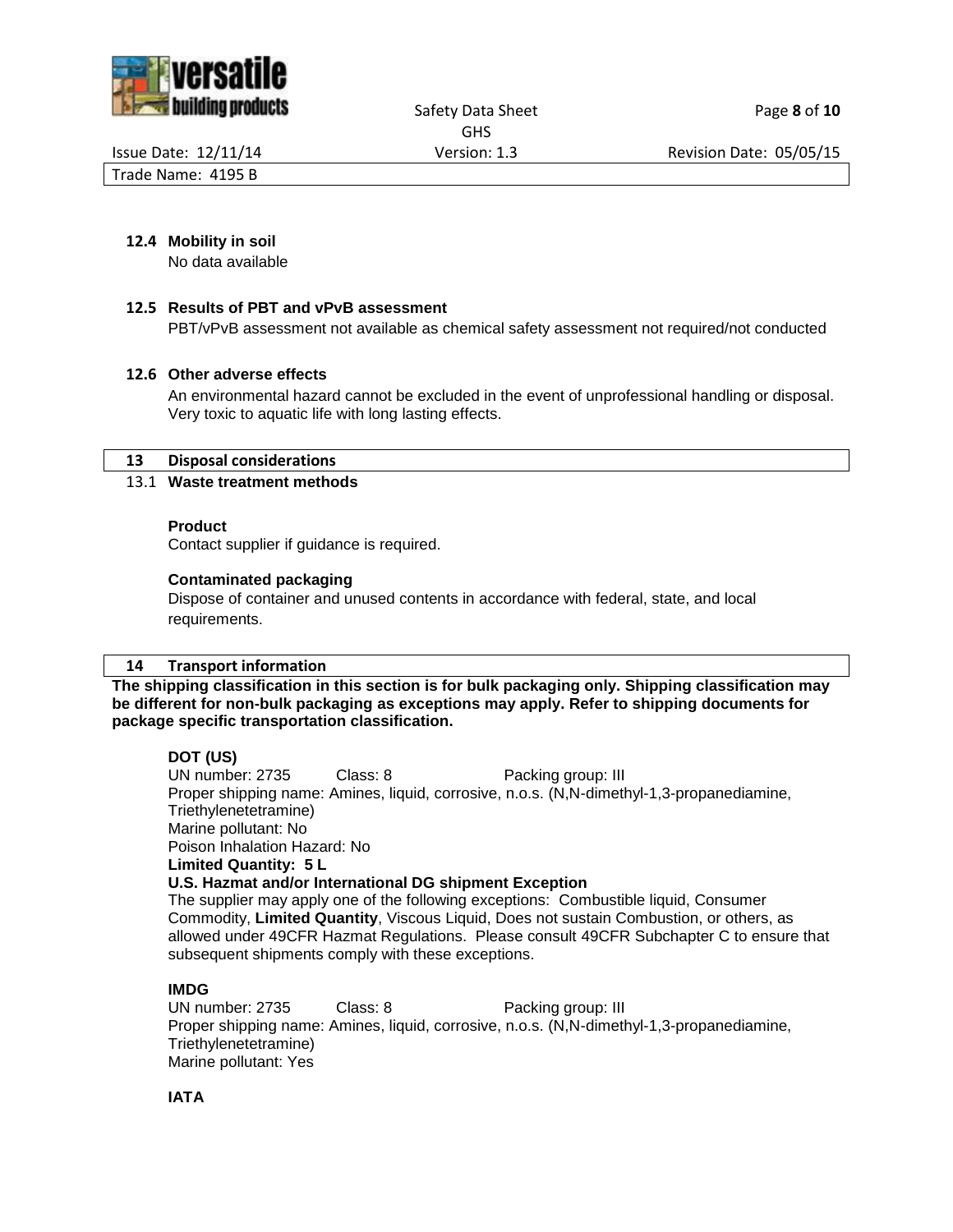

Safety Data Sheet Page 9 of 10 GHS

Issue Date: 12/11/14 Version: 1.3 Revision Date: 05/05/15

Trade Name: 4195 B

UN number: 2735 Class: 8 Packing group: III

Proper shipping name: Amines, liquid, corrosive, n.o.s. (N,N-dimethyl-1,3-propanediamine, Triethylenetetramine) Marine pollutant: Yes

## **15 Regulatory information**

## **United States Regulatory Information**

#### **TSCA 8 (b) Inventory Status**

All Components are listed or exempt from listing on the Toxic Substances Control Act Inventory.

## **TSCA 12 (b) Export Notification**

None above reporting de minimus

#### **SARA 302 Components**

SARA 302: No chemicals in this material are subject to the reporting requirements of SARA Title III, Section 302.

#### **SARA 313 Components**

SARA 313: This material does not contain any chemical components with known CAS numbers that exceed the threshold (De Minimis) reporting levels established by SARA Title III, Section 313.

#### **SARA 311/312 Hazards**

| Acute health hazard               | Yes |
|-----------------------------------|-----|
| Chronic health hazard             | Yes |
| Fire hazard                       | N٥  |
| Sudden release of pressure hazard | N٥  |
| Reactive hazard                   | N٥  |

#### **California Prop. 65 Components**

This product does not contain any chemicals known to State of California to cause cancer, birth defects, or any other reproductive harm.

#### **Canada Regulatory Information**

#### **CEPA DSL/NDSL Status:**

All components are listed on or are exempt from listing on the Domestic Substances List.

#### **16 Other information**

Issue Date: 11-Nov-2014 Revision Date: 05-May-2015 Revision Note: Update information